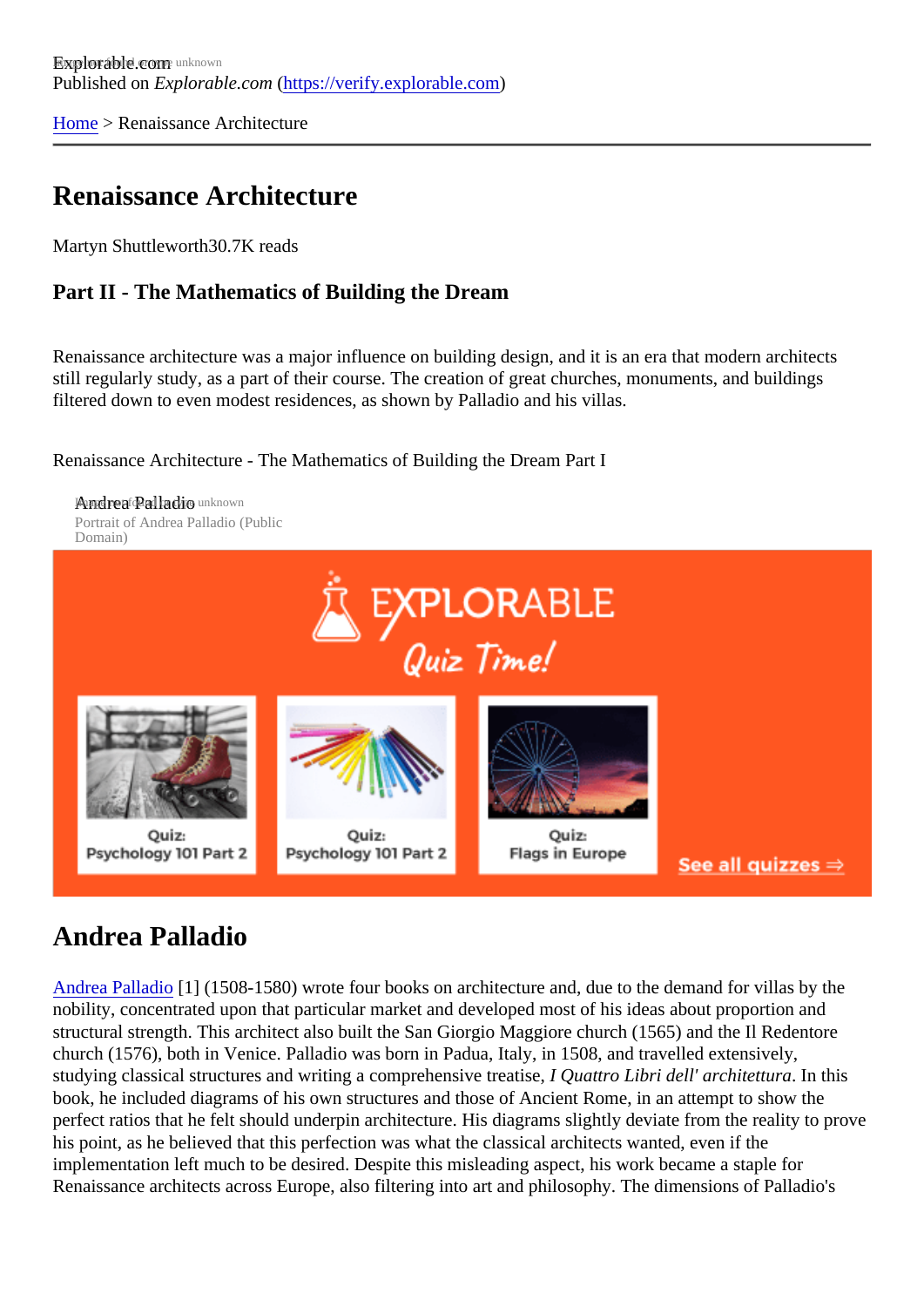buildings were usually whole numbers, with every single room conforming to a whole number ratio, such a the 1:2 ratio that represented an octave in music, or 2:3 that represented a musical fifth.

#### Villa Pojana

Image not found or type unknown Villa Pojana by Andrea Palladio. Drawing by Ottavio Bertotti Scamozzi, 1778 (Public Domain)

Palladio was one of the most famous architects of his age, and his work spread far and wide, especially influencing the adoption of Renaissance ideals in England and America. He believed in the harmonic ratio of [Pythagora](https://verify.explorable.com/pythagoras)\$2]: the Greek mathematician believed that the universe was governed by a set of numbers < 2, 3, 4, 8, 9, 27> divided into two sets, <1, 2, 4, 8> and <1, 3, 9, 27>. These sets were derived from music harmonies and, according to Pythagoras; they were the key to understanding the universe. Palladio used these numbers throughout his architecture, and these numbers and their derived ratios became crucial to his work. Other ratios were more complex, but represented musical harmonies and possibly slightly more complex ratios, such as 26:15. Like many Renaissance architects, Palladio also incorporated symmetry in his design and tried to use shapes such as squares and circles for maximum effect.

## The Influence of Renaissance Architecture

One area where the Renaissance changed the landscape was the increasingly ornate churches, where many of the many of the many of the many of the many of the many of the many of the many of the many of the many of the many the classical themes used by Renaissance artists were developed. The main deviation from the original cruciform design, used during the earlier Gothic medieval period, was the belief that the circle was the most perfect structure and the sphere the most perfect solid, leading Renaissance architects, including Michelangelo and Da Vinci, to incorporate this principle into their work. Alongside Palladio, Serlio and Vignolaq also contributed to the architecture of the time, laying down mathematical rules for proportion, scale, and symmetry that would influence European architecture for centuries.

## The Use of Ratios - The Golden Mean

#### Golden Rectangle

Image not found or type unknown Golden Section Rectangle an Spiral (Public Domain)

There is little doubt that the Renaissance architects used simpler ratios to develop their designs, drawing heavily upon classical architecture, mathematics and sense of proportion. Tentatively, historians suggest to they also used complex ratios, such as Palladio's musical harmonies or complex proportions such as the Golden Mean, a ratio that appears throughout nature and one that is emulated often by humans. This num is a ratio for length to width of rectangles, of 1.61803 39887 49894 84820, and it was believed to be particularly pleasing to the human eye. As with many of these proposed ratios, there are good counterarguments that the architects did not use anything other than practicality to determine ratios and that they were largely coincidental. There may be some truth in this, although the view that architects used the ratios was largely based upon the trends in Renaissance society and, if artists such as Da Vinci and Titian used such harmonies, it follows that architects were also likely to use similar processes, reflecting the over philosophy of the time. One example of this is the Golden Mean and, while it appears throughout art and architecture, does this mean that artists used it consciously? Numbers close to this occur throughout nature which has a habit of recycling such things, and parts of the human body and the branches of trees have ration